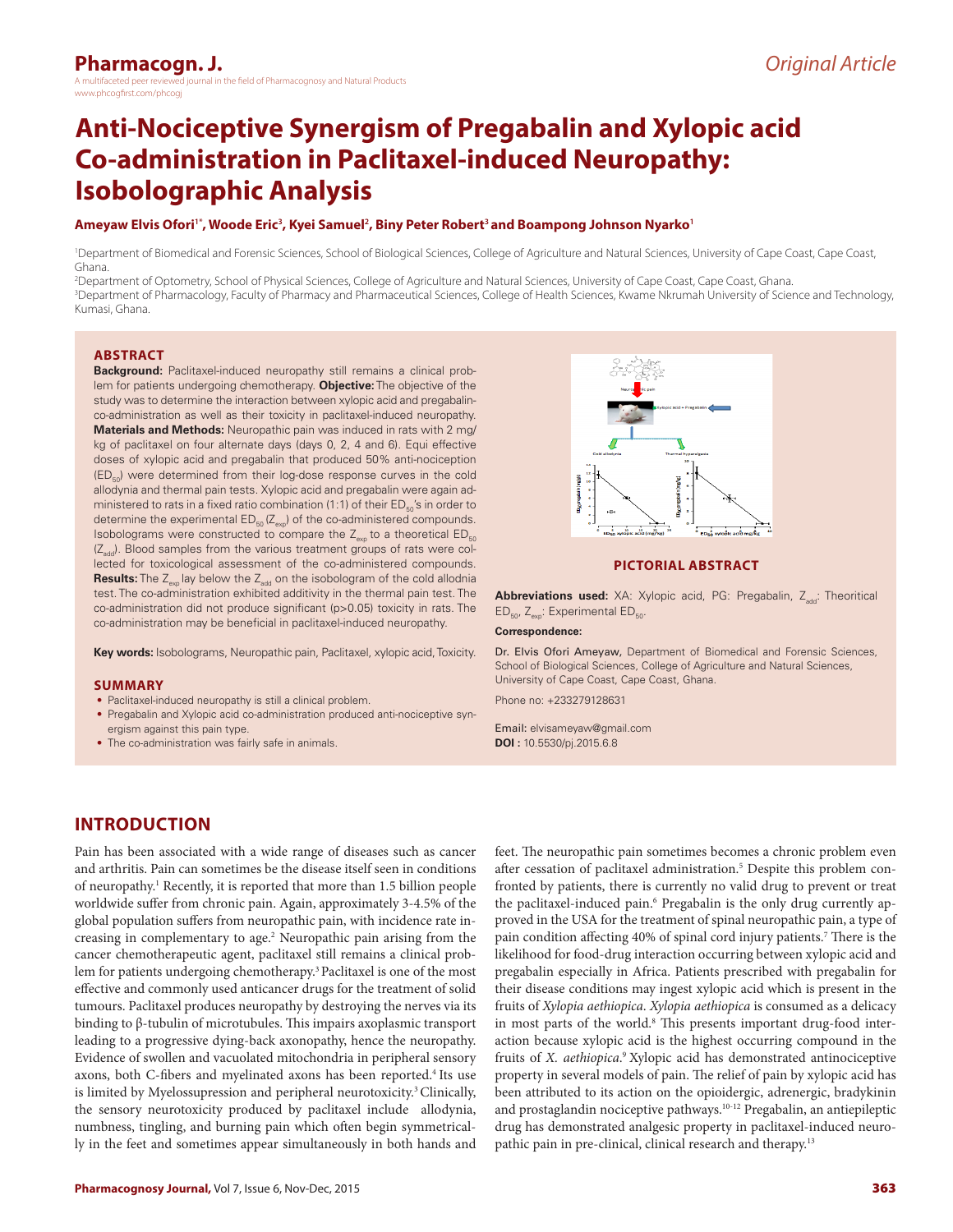To improve the analgesic potency and efficacy of xylopic acid and pregabalin against paclitaxel-induced neuropathy in rats, isobolographic study was performed on these two agents. Because the effects of co-administered drugs are often highly variable, such variability necessitates the use of statistical robust methodology. Isobolographic study is a tool that provides unambiguous terminologies of drug interactions and a statistical framework for the analysis of drug combinations or co-administration. Drug combination regimens have been utilised in areas of HIV-AIDS, cancer and tuberculosis with the aim of achieving a therapeutic efficacy greater than that achieved with monotherapy with some success. Other benefits include decreased toxicity—antagonistic interaction, the delay or prevention of drug resistance development, and the favourable effects of synergistic drug interactions. Synergism is especially important in clinical situations with drugs because it allows the use of smaller amounts of the constituent drugs. An adverse effect may also synergise, presenting a phenomenon of special importance in clinical situations which often leads to reduction of doses of the individual drugs for therapy. The detection of synergism may also be useful in illuminating mechanism of drug action and in the development of new theories.<sup>14,15</sup> It is therefore possible to upsurge the analgesic efficacy and potency of xylopic acid and pregabalin and correspondingly decrease their side effects via combination therapy.

# **METHODS AND MATERIALS**

# Extraction of xylopic acid  $(15\beta$ -Acetoxy(-)-kaur-16-en-19-oic acid)

Xylopic acid was extracted according to the process described elsewhere.9,10 Briefly, 360 g of dried fruit of *Xylopia aethiopica* was macerated with  $5 \text{ L}$  of petroleum ether (40–60 $^{\circ}$ C). This was and allowed to stand for three days. The petroleum ether was drained and concentrated with rotary evaporator at a temperature of 50°C. Crude xylopic acid formed after three days was washed with petroleum ether at 40–60°C and purified with 96% ethanol. The yield of the xylopic acid was 1.41%, melting point of 261-262 °C. The purity of the extracted xylopic acid as determined with High Performance Liquid Chromatography was 95% as described previously.9

#### Animals and husbandry

Sprague-Dawley rats (150–200 g) of both sexes were housed in the animal facility of the Department of Biomedical and Forensic Sciences. The animals were housed in groups of six in stainless steel cages (34×47×18 cm) with soft wood shavings as bedding. They were fed with normal commercial pellet diet (AGRICARE, Kumasi, Ghana), given water *ad libitum* and maintained under standard laboratory conditions. All procedures and techniques used in these studies were in accordance with the National Institute of Health Guidelines for the Care and Use of Laboratory Animals. All protocols used were approved by the Departmental Ethics Committee.

## Drugs and reagents

Pregabalin (Lyrica®) was purchased from Pfizer Pharmaceuticals, Arzneimittelwerk Godecke, Freiburg, Germany, cremophor from Sigma-Aldrich Inc., St. Louis, MO, USA and paclitaxel (Intaxel®) from Fresinius Kabi Oncology, Badi, India.

#### Paclitaxel administration

Baseline measurements of thermal and cold stimuli were performed after allowing the rats to acclimatise to the behavioural testing environment. Neuropathic pain was induced in the rats by intraperitoneal (i.p.) injection of paclitaxel (2 mg/kg) dissolved in saline on four alternate days (days  $0$ ,  $2$ ,  $4$  and  $6$ ) as described.<sup>16</sup> On day 16 post-paclitaxel administration, the various groups of animals were treated with vehicle (cremophore solution) xylopic acid (10-100 mg/kg in cremophore) and pregabalin (10-100 mg/kg) for five days.

## Cold allodynia

The analgesic effect of orally co-administered xylopic acid and pregabalin on cold allodynia was assessed by immersing the rat's hind paw into cold water (4.5°C). The latency for a rat to withdrawal its paw was measured with a digital timer.<sup>17</sup> Just one hind paw was assessed during each immersion at a time with a cut-off time of 20 s. For each animal, two recordings were made for each hind paw, and the withdrawal responses were reported as the mean of both hind paw values. The treatment was continued with vehicle, xylopic acid and pregabalin for 5 days.

### Thermal Hyperalgesia

The tail immersion test was done by immersing the distal portion of the tail (3-4 cm) of the various treated groups of rats in hot water maintained at 52°C until the tail was withdrawn. The duration of immersion was recorded and a cut-off time of 10 s was used.<sup>18</sup> The treatment was continued with vehicle, xylopic acid and pregabalin for 5 days.

## Isobolographic analysis of analgesic property and toxicological assessment of xylopic acid and pregabalin co-administration

The potencies of xylopic acid and pregabalin estimated previously in the cold allodynia and thermal hyperalgesia tests were used for the isobolographic studies. The estimated potencies (ED $_{50}$ 's) of xylopic acid and pregabalin in both tests were also used to compute the theoretical potency (Zadd) as follows;

## $Zadd = f(ED_{50})$  of pregabalin + (1-f)  $ED_{50}$  of xylopic acid

Where *f* is the fraction of the each component in the mixture.<sup>15</sup>

To obtain the combination potency of co-administered xylopic acid (XA) and pregabalin (PG), the two agents were orally administered to paclitaxel-induced neuropathic pain suffering rats daily at doses of their respective  $ED_{50}$ 's and in fixed ratio combinations of fractions of their respective ED<sub>50</sub> values (equieffctive doses) of  $1/2$ ,  $1/4$ ,  $1/8$ ,  $1/16$ . The treatment regime continued for 5 days in the cold allodynia and thermal hyperalgesia tests. The experimental potency  $(Z_{\text{exp}})$  of the co-administered test agents (XA+PG) was determined by least square method of regression.

To determine the drug-drug interaction in the living system, isobologram (a cartesian plot of pairs of doses that, in combination, yield a specified level of effect) was constructed by connecting the theoretical  $ED<sub>so</sub>$  of xylopic acid plotted on the abscissa and pregabalin plotted on the ordinate to obtain the line of additivity. The  $ED_{\varsigma_{0}}$  (experimental) was compared to the theoretical additive  $ED_{50}$  using a't'-test. Synergistic analgesic effect is obtained when the effect of a drug combination is higher and statistically different  $(ED_{50}$  significantly lower) than the theoretically calculated equieffective dose of a drug combination with the same proportions. If the  $ED_{50}^{\circ}$ 's are not statistically different, the effect of the combination is additive which implies each constituent contributes with its own potency to the total effect. The interaction index was also computed as  $Z_{\text{max}}/Z_{\text{add}}$ . If the value is close to one, the interaction is additive. Values lower than one indicates the magnitude of synergistic interactions and values higher than 1 represent antagonistic interactions. Blood samples were also collected for haematology and biochemical assay for signs of toxicity on the fifth day post-treatment. The haematological parameters were determined with an automatic analyzer (Sysmex XT-2000lCELL-DYN 1700, Abbot Diagnostics Division, Abbot Laboratories, Abbot Park, Illinois, USA). Haematological parameters estimated included haemoglobin (Hb), erythrocyte count (RBC), haematocrit (HCT), mean corpuscular volume (MCV), mean corpuscular haemoglobin (MCH), mean corpuscular haemoglobin concentration (MCHC), platelet count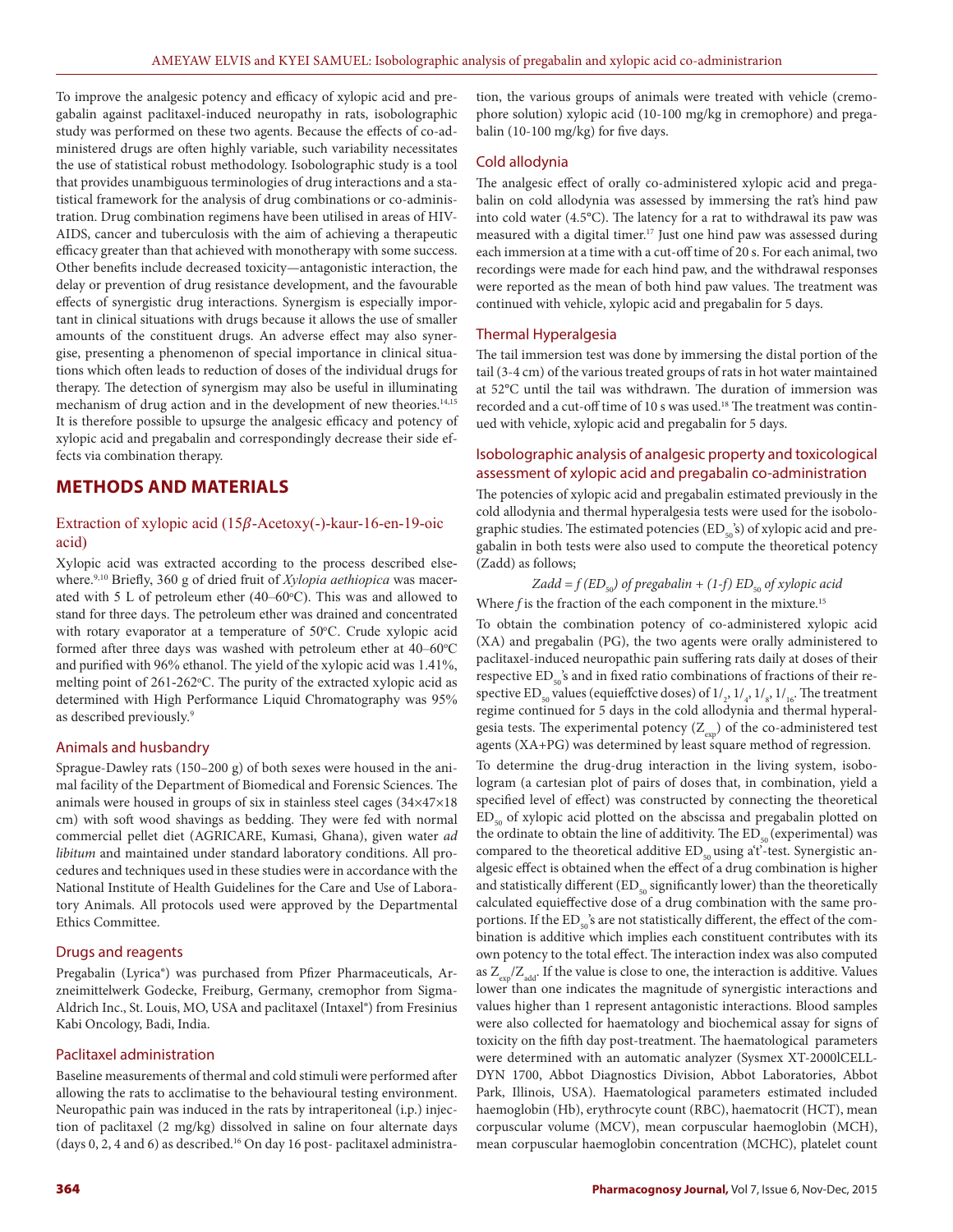

**Figure 1:** Dose-response curves of (a) xylopic acid and (b) pregabalin in the tail immersion test Data is presented as mean ± S.E.M

(PLT), and total white blood cells (WBCs). The serum biochemistry parameters studied were alanine aminotransferase (ALT), aspartate aminotransferase (AST), alkaline phosphatase (ALP), gamma glutamyl transferase (GGT), bilirubin, blood urea nitrogen (BUN), creatinine, total protein (protein) and albumin.

### Statistical analysis

The data were analysed with GraphPad Prism Version 5 (GraphPad Software, San Diego, CA, USA). The results are presented as mean±S.E.M. The difference between the means of co-treated groups and negative control group was analysed with One-way analysis of variance followed by Tukey's post *hoc* test. Doses for 50% of the maximal effect (ED<sub>50</sub>) for each drug were determined using an iterative computer least squares method, with the following nonlinear regression (three-parameter logistic) equation:

$$
Y = \frac{a + (b - a)}{(1 + 10^{(LogED_{50} - X)})}
$$

Where, X is the logarithm of dose and Y is the response. Y starts at a (the bottom) and goes to b (the top) with a sigmoid shape. P<0.05 was considered statistically significant. The fitted midpoints  $(ED_{50}s)$  of the curves, i.e.,  $Z_{\text{exp}}$  and  $Z_{\text{add}}$  were compared statistically using t-test.<sup>19</sup> Isobolographic calculations were performed with the program Pharm Tools Pro (version 1.27, the Mc Cary Group Inc.). Results are presented as mean  $\pm$  S.E.M.

# **RESULTS**

# Estimation of the potencies of xylopic acid and pregabalin in the cold allodynia and thermal hyperalgesia tests

The potencies of xylopic acid and pregabalin were  $8.97 \pm 0.96$  mg/kg and  $8.1 \pm 0.85$  mg/kg in the thermal pain tests respectively (Figure 1). In the cold allodynia test, the ED<sub>50</sub> of xylopic acid and pregabalin were 20.64  $\pm$ 0.99 mg/kg and  $11.65 \pm 095$  mg/kg respectively (Figure 2). The fractions of the  $ED_{50}$  of xylopic acid and pregabalin used for the isobolographic studies are shown on Table 1.

# Isobolographic assessment of the analgesic effect of xylopic acid and pregabalin co-administration in the cold allodynia and thermal hyperalgesia tests

The co-administration of XA and PG resulted in significant analgesic effect compared to the vehicle treated animals. The theoretical  $ED_{s0}^s$ 's in the



**Figure 2:** Dose-response curves of xylopic acid and pregabalin in the cold allodynia test Data is presented as mean ± S.E.M

cold allodynia and thermal hyperalgesia tests were  $16.15 \pm 1.2$  and  $8.54 \pm$ 1.4 respectively. The experimental  $ED_{50}$  (Zexp) for the mixture (XA+PG) in the cold allodynia and thermal pain tests were 7.25  $\pm$  0.23 and 8.16  $\pm$ 1.6 respectively. The Zexp (open circle) lay significantly below the line of additivity and the Zadd (closed circles) on the isobologram of the cold allodynia but not the thermal hyperalgesia test (Figure 3a and 3b) indicating synergism of analgesic effect (P<0.001) in the cold allodynia test but not the thermal pain test. The degree of interaction calculated as the interaction indices were 0.45 and 0.96 for the cold and thermal tests respectively (Table 2).

# Effect of xylopic acid and pregabalin co-administration on haematological parameters and heart, liver and kidney enzymes

The vehicle treated group and XA+PG co-treated groups had reduced but not significant white blood cells concentration compared to sham control groups (Table 3). The liver and bile enzymes, AST, ALT, GGT and ALP from the animals co-administered with various concentrations of XA and PA combination were not statistically different from the negative control groups. Albumin and total protein concentrations were also not different from the negative control group. The ALT, ALP and AST concentrations of the vehicle treated group were slightly elevated but not statistically significant from that of the sham group (Table 3). The kidney

### Table 1: The ED<sub>50</sub>'s ± S.E.M. and fractions of Xylopic acid and Pregabalin used for determining the Z<sub>exp</sub> in the cold allodynia and **thermal hyperalgesia tests**

|                                      | Doses used (mg/kg) |                  |  |
|--------------------------------------|--------------------|------------------|--|
| <b>Tests</b>                         | Xylopic acid       | Pregabalin       |  |
|                                      | $8.97 \pm 0.96$    | $8.1 \pm 0.85$   |  |
|                                      | 4.49               | 4.05             |  |
| Thermalpain<br>(Tail immersion test) | 2.24               | 2.025            |  |
|                                      | 1.12               | 1.013            |  |
|                                      | 0.56               | 0.506            |  |
| Cold allodynia                       | $20.64 \pm 0.99$   | $11.65 \pm 0.95$ |  |
|                                      | 10.32              | 5.825            |  |
|                                      | 5.16               | 2.913            |  |
|                                      | 2.85               | 1.456            |  |
|                                      | 1.29               | 0.728            |  |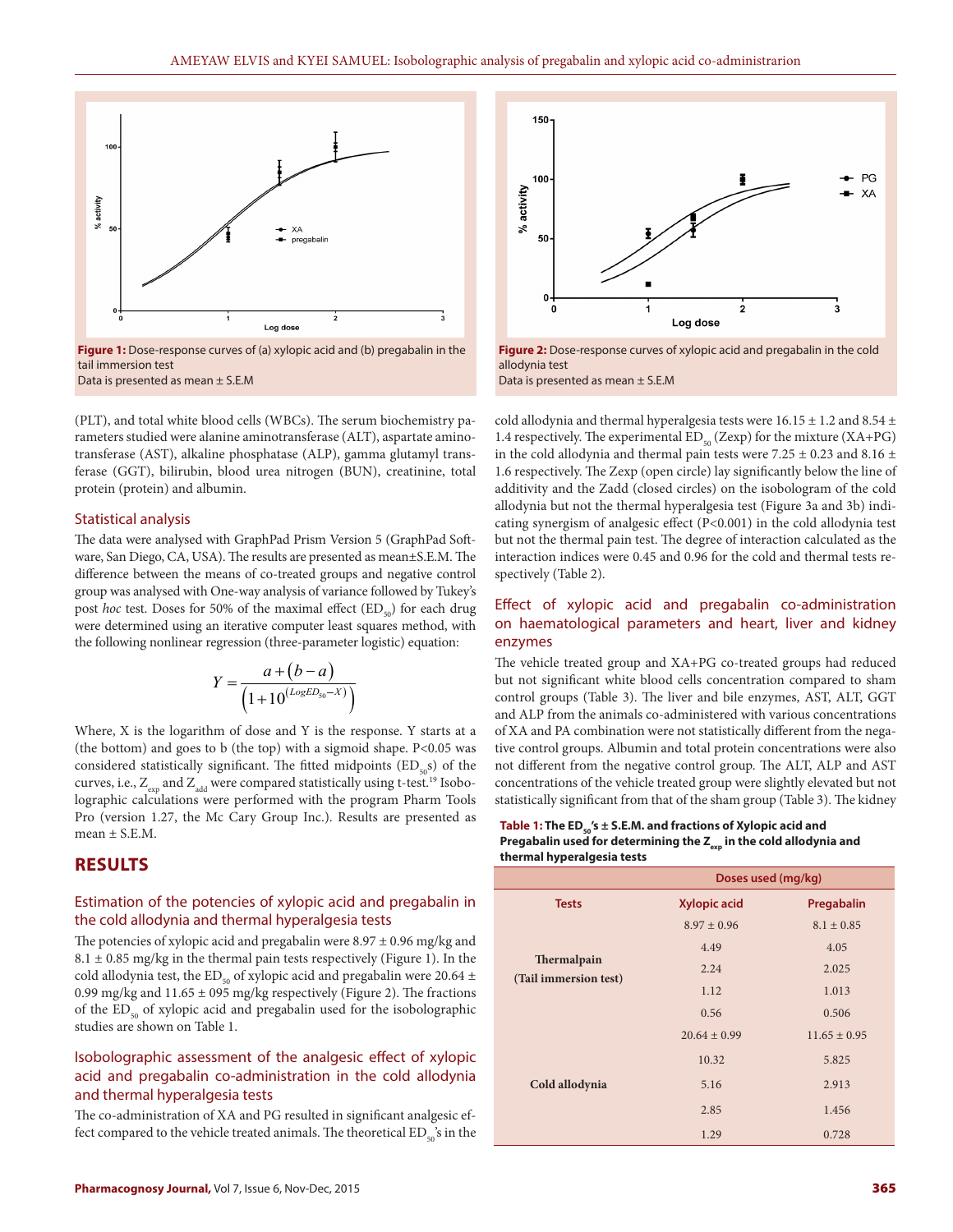



**Figure 3a:** Isobologram for the combination of xylopic acid and pregabalin in (a) cold allodynia test in rats. Filled circles ( $\bullet$ ) are the theoretical ED50's  $\pm$ S.E.M. and open circles (o), the experimental ED50's ± S.E.M

**Figure 3b:** Isobologram for the combination of xylopic acid and pregabalin in (b) thermal hyperalgesia tests in rats. Filled circles (●) are the theoretical ED50's  $\pm$  S.E.M. and open circles (o), the experimental ED50's  $\pm$  S.E.M

Table 2: Theoretical (Z<sub>add</sub>) and experimental (Z<sub>exp</sub>) ED<sub>50</sub> ± S.E.M. values of Xylopic acid and Pregabalin **co-administration in the cold allodynia and thermal hyperalgesia tests**

| <b>Tests</b>              |                                              |                 |  |  |  |
|---------------------------|----------------------------------------------|-----------------|--|--|--|
| $ED_{50}$ 's (XA+PG: 1:1) | <b>Thermal pain (Tail immersion</b><br>test) | Cold allodynia  |  |  |  |
| Zadd (mg/kg)              | $8.54 + 1.4$                                 | $16.15 \pm 1.2$ |  |  |  |
| Zexp(mg/kg)               | $8.16 \pm 1.6$                               | $7.25 \pm 0.23$ |  |  |  |
| <b>Interaction index</b>  | 0.96                                         | 0.45            |  |  |  |

Values are presented as Mean  $\pm$  S.E.M. \*\*\*P<0.001compared to their respective  $Z_{add}$ 

enzymes and function marker, creatinine and BUN were insignificantly altered in the XA+PG co-treated groups compared to the vehicle treated group (Table 3). The various co-treatments did not produce toxicity on the erythrocytes and their contents (Table 3).

# **DISCUSSION**

Oral co-administration of pregabalin and xylopic acid produced synergistic analgesic properties and no significant toxic effects in rat model of paclitaxel-induced neuropathic pain. The potency of co-administered agents, xylopic acid and pregabalin was significantly higher, and lay below the line of additivity and the theoretical potency of the two agents in the cold allodynia test. The additivity line represents the level of effect for the individual agents and the closeness of the experimental potency of the mixture to this line in the thermal pain test demonstrates additivity.<sup>20</sup> Both compounds were more potent in the thermal pain test compared to the cold allodynia test. On the contrary, the magnitude of potentiation, with reference to the interaction indices was greater in the cold allodynia test than the thermal pain test. The difference in efficacy of the co-administered agents in the two tests may be due to the different pathophysiology associated with the two pain types. It is obvious that the efficacy of the two agents as well as the co-administration vary with respect to type of noxious stimulus.

Paclitaxel, after its administration accumulates in the dorsal root ganglia and the brain at very low concentrations. Accumulation has also been reported in the sciatic nerve and spinal cord at intermediate concentrations.21 Morphological changes such as swollen and vacuolated mitochondria as well as reduced respiration and energy production in axonal mitochondria that results from paclitaxel administration initiates apoptosis pathways by altering intracellular calcium levels.<sup>4,22</sup> Therefore, the neuropathy in this study after low dose paclitaxel administration was due to atypical (swollen and vacuolated) mitochondria in peripheral sensory axons, both C-fibers and myelinated axons as well as the loss of intraepidermal nerve fibres. Both agents may have acted centrally to produce analgesic synergism. This is supported by the tail immersion test. The tail immersion thermal pain test investigates pain primarily of spinal origin.23 Pregabalin is a well-established anticonvulsant and analgesic agent that has shown efficacy and dose dependent effects either as monotherapy or in combination with analgesics in relieving pain and related symptoms. It is noteworthy that pregabalin has received Food and Drug Association (FDA) approval for the treatment of diabetic neuropathy and post-herpetic neuralgia. Pregabalin produces its analgesic effect through high-affinity alpha2-delta-1 subunit of voltage-gated calcium channels. Both xylopic acid and pregabalin are calcium channel blockers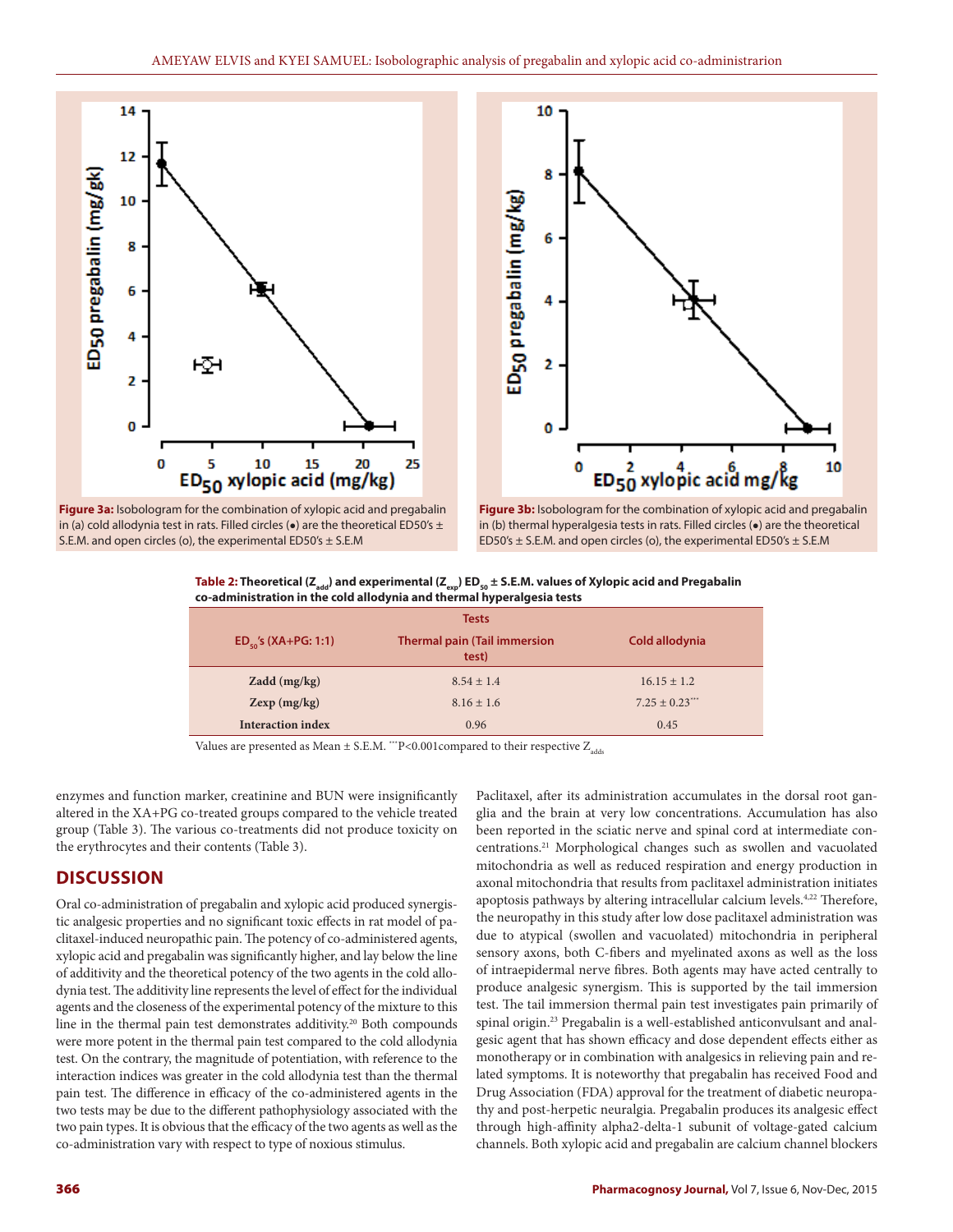| <b>Parameter</b>                    | <b>Sham</b>    | <b>NC</b>      |                | Doses of XA and PG (mg/kg) |                |                |                |
|-------------------------------------|----------------|----------------|----------------|----------------------------|----------------|----------------|----------------|
|                                     |                |                | $XA+PG$        | $XA+PG/2$                  | $XA+PG/4$      | $XA+PG/8$      | $XA+P/16$      |
| BUN (mg %)                          | $38.4 \pm 0.5$ | $39.1 \pm 0.2$ | $39.3 \pm 0.6$ | $38.9 \pm 0.2$             | $39.2 \pm 0.5$ | $38.8 \pm 0.4$ | $38.5 \pm 0.5$ |
| <b>Creatinine</b><br>(mg/dl)        | $29.4 \pm 1.1$ | $30.5 \pm 2.5$ | $31.4 \pm 0.7$ | $30.7 \pm 1.5$             | $29.5 \pm 1.8$ | $30.5 \pm 1.1$ | $30.2 \pm 1.8$ |
| <b>Total bilirubin</b><br>(mg/dl)   | $0.96 \pm 0.1$ | $1.1 \pm 0.2$  | $1.1 \pm 0.9$  | $1.1 \pm 0.1$              | $1.1 \pm 0.2$  | $1.0 \pm 0.2$  | $1.0 \pm 0.5$  |
| ALP (IU/I)                          | $0.7 \pm 0.8$  | $0.8 \pm 0.1$  | $0.9 \pm 0.4$  | $0.9 \pm 0.2$              | $0.8 \pm 0.1$  | $0.9 \pm 0.3$  | $0.8 \pm 0.1$  |
| ALT(IU/l)                           | $195 \pm 3.4$  | $193 \pm 1.8$  | $200 \pm 2.5$  | $163 \pm 9.7$              | $187 \pm 4.3$  | $189 \pm 1.2$  | $191 \pm 2.4$  |
| AST/(IU/l)                          | $59.5 \pm 1.2$ | $60.5 \pm 0.5$ | $68.2 \pm 0.2$ | $66.5 \pm 1.4$             | $59.8 \pm 0.1$ | $59.9 \pm 1.5$ | $59.7 \pm 1.2$ |
| GGT(IU/I)                           | $150 \pm 1.3$  | $153 \pm 1.4$  | $152 \pm 1.2$  | $150 \pm 1.8$              | $145 \pm 0.5$  | $144 \pm 0.5$  | $150 \pm 1.3$  |
| Protein $(g/dl)$                    | $11.4 \pm 1.4$ | $12.4 \pm 0.3$ | $12.1 \pm 1.5$ | $10.1 \pm 1.3$             | $7.2 \pm 0.5$  | $9.4 \pm 1.5$  | $10.5 \pm 0.2$ |
| Albumin $(g/l)$                     | $75.4 \pm 0.5$ | $77.5 \pm 0.8$ | $74.2 \pm 0.4$ | $75.3 \pm 1.5$             | $71.2 \pm 1.6$ | $77.4 \pm 0.9$ | $74.3 \pm 0.8$ |
| WBC $(x10^3/\mu L)$                 | $40.2 \pm 0.8$ | $42.3 \pm 0.4$ | $39.5 \pm 08$  | $42.1 \pm 0.4$             | $43.2 \pm 1.2$ | $42.1 \pm 0.9$ | $40.3 \pm 0.5$ |
| <b>Platelets</b><br>$(x10^3/\mu l)$ | $13.2 \pm 0.9$ | $11.9 \pm 0.9$ | $11.1 \pm 0.4$ | $12.2 \pm 0.1$             | $13.5 \pm 1.1$ | $14.95 \pm 0.$ | $14.95 \pm 0.$ |
| RBC $(\times 10^6/\mu L)$           | $301 \pm 1.3$  | $298 \pm 1.1$  | $305 \pm 0.9$  | $308 \pm 1.5$              | $298 \pm 1.1$  | $304 \pm 0.8$  | $309 \pm 01.3$ |
| HCT(%)                              | $8.5 \pm 2.5$  | $8.9 \pm 1.3$  | $8.7 \pm 2.3$  | $9.2 \pm 0.7$              | $8.1 \pm 1.2$  | $8.5 \pm 0.65$ | $8.8 \pm 1.3$  |
| Hb(%)                               | $34.1 \pm 1.2$ | $32.2 \pm 1.5$ | $30.1 \pm 1.5$ | $32.8 \pm 0.8$             | $35.5 \pm 0.9$ | $30.9 \pm 1.3$ | $33.8 \pm 1.2$ |
| MCH (pg)                            | $12.2 \pm 0.4$ | $12.7 \pm 0.5$ | $13.7 \pm 1.1$ | $10.3 \pm 0.9$             | $12.5 \pm 0.2$ | $12.4 \pm 0.9$ | $10.9 \pm 1.2$ |
| $MCV$ ( $\mu$ m <sup>3</sup> )      | $30.4 \pm 0.5$ | $28.4 \pm 1.2$ | $26.4 \pm 0.8$ | $28.4 \pm 1.2$             | $25.6 \pm 0.5$ | $29.4 \pm 0.9$ | $29.1 \pm 1.4$ |
| $MCHC$ (%)                          | $54.8 \pm 1.2$ | $53.4 \pm 0.9$ | $50.2 \pm 0.8$ | $54.3 \pm 0.2$             | $51.8 \pm 1.2$ | $56.1 \pm 0.9$ | $56.1 \pm 1.4$ |

|  | Table 3: Effect of Xylopic acid and Pregablin co-administration on blood biochemistry and haematological parameters |  |
|--|---------------------------------------------------------------------------------------------------------------------|--|
|  |                                                                                                                     |  |

NC=Negative Control.

with the ability to stabilise injured nerve membrane.<sup>24,25</sup> This mechanism may underline the analgesic effect of the co-administered agents in the thermal pain test because additivity is at best observed when two agents activate the same pathway.15

Xylopic acid produces analgesic effect in neuropathic pain by acting on NMDA and adrenergic nociceptive pathways.<sup>12</sup> Any of these nociceptive pathways might have been modulated by xylopic acid in addition to the inhibition of Ca<sup>2+</sup> channel-mediated neurotransmitter release, activation of excitatory amino acid transporters, modulation of potassium channels and inhibition of pathways involving inflammatory mediators by pregabalin to produce the observed synergism in the cold allodynia test.24 Although xylopic acid and pregabalin co-administration produced analgesic synergism and additivity, the combination may not be without toxic effects, especially on prolong usage. Paclitaxel slightly reduced the red blood cells and platelets count and these effects were reversed by the co-administered agents. Paclitaxel as well as the coadministered agents may have the potential to induce hepato-biliary diseases on prolong usage. Generally, a slight elevation of ALP and total bilirubin was observed for paclitaxel and the relative high dose combination treatments. The liver enzymes were not significantly affected by the co-administration.

It is also likely that the long term use of the co-administered agents will have deleterious effect on the kidneys. Blood urea nitrogen and serum creatinine were slightly but not significantly elevated in the paclitaxel and co-administered agents treated groups. This may indicate the diminished excretory efficiency of the kidneys of these animals.<sup>26</sup> This implies the co-administration of xylopic acid and pregabalin in neuropathic pain states associated with paclitaxel cancer chemotherapy is fairly safe. However, further studies to determine the long term safety of the co-administration is needed to exclude toxicity from cumulative doses.

# **CONCLUSION**

Co-administration of xylopic acid and pregabalin may be beneficial in some types of painful neuropathy associated with paclitaxel administration. The co-administration is also fairly safe.

# **ACKNOWLEDGEMENTS**

The authors express their sincere gratitude to Mr. Kwame Kumi Asare, Daniels Konja and Rex Annane Frimpong. Department of Biomedical and Forensic Sciences, University of Cape Coast.

# **CONFLICT OF INTEREST**

The authors declare no conflict of interest.

# **REFERENCES**

- 1. Hansson P. Neuropathic pain: clinical characteristics and diagnostic workup. European Journal of Pain 2002; 6(SA): 47–50.
- 2. Global Industry Analysts, Inc. Report, January 10, 2011. http://www.prweb.com/ pdfdownload/8052240.pdf.
- 3. Rowinsky EK, Eisenhauer EA, Chaudhry V, Arbuck SG, Donehower RC. Clinical toxicities encountered with paclitaxel (Taxol). Semin Oncol. 1993; 20(s3): 1-15.
- 4. Xiao WH, Zheng H, Zheng FY, Nuydens R, Meert TF, Bennett GJ. Mitochondrial abnormality in sensory, but not motor, axons in paclitaxel-evoked painful peripheral neuropathy in the rat. Neuroscience 2011; 199(2011): 461-9.
- 5. Polomano RC, Mannes AJ, Clark US, Bennett GJ. A painful peripheral neuropathy in the rat produced by the chemotherapeutic drug, paclitaxel. Pain 2001; 94(3): 293-304.
- 6. Liu CC, Lu N, Cu Yi, Yang T, Zhao ZQ, Xin WJ, *et al*. Prevention of Paclitaxelinduced allodynia by Minocycline: Effect on loss of peripheral nerve fibers and infiltration of macrophages in rats. Molecular Pain 2010; 6(1): 76.
- 7. Pfizer Inc. (NYSE: PFE). FDA Approves Lyrica For The Management Of Neuropathic Pain Associated With Spinal Cord Injury Based On Priority Review. New york-business wire 2012. http://press.pfizer.com/press-release/fda-approveslyrica-management-neuropathic-pain-associated-spinal-cord-injury-based-pr.